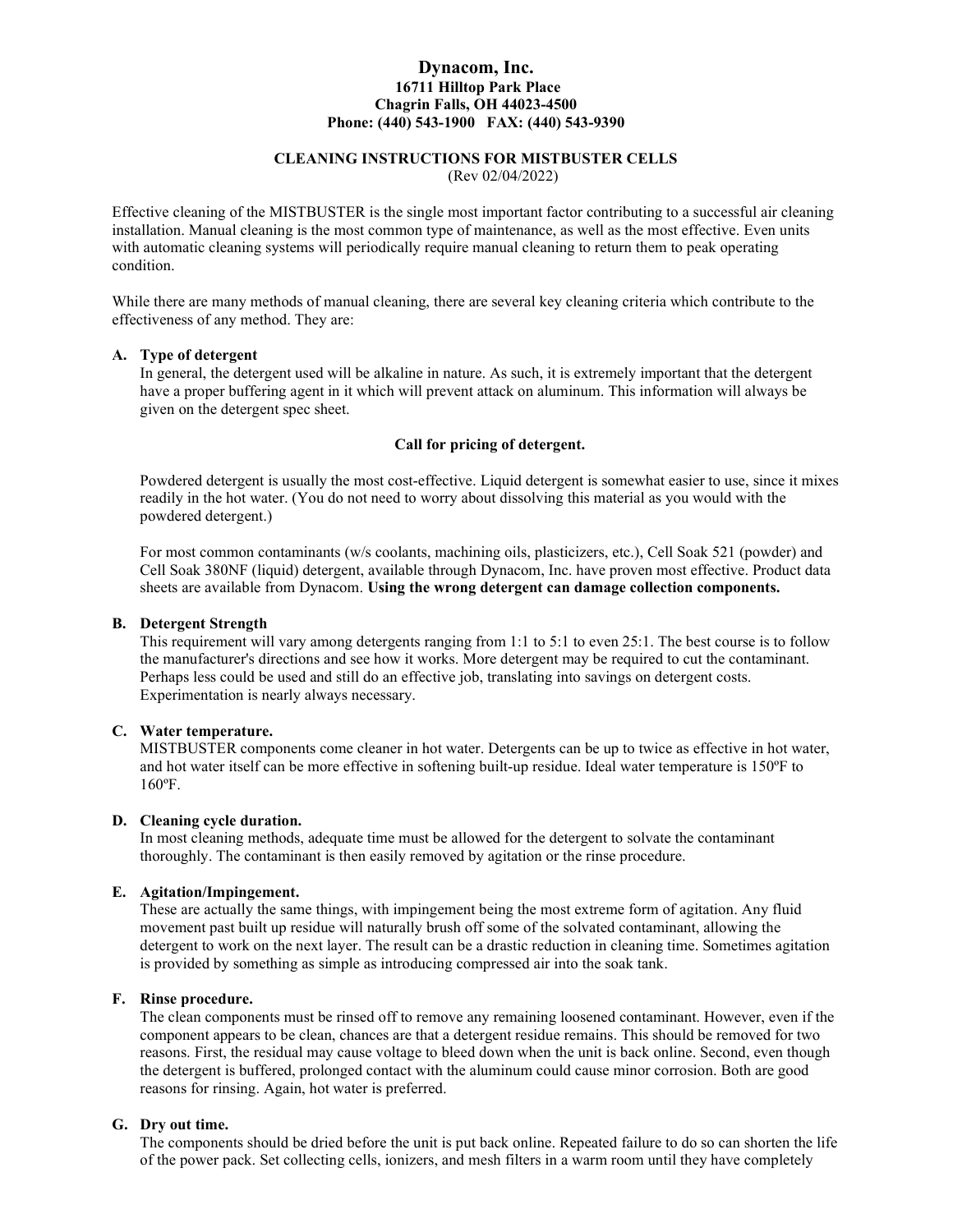drained and are dry to the touch. Twenty minutes is normally sufficient. Air movement (fans or compressed air) can speed this process. A hot water rinse also results in faster drying time.

Here are several cleaning methods:

## A. Cold Soak

This method involves soaking the components in a cold water/detergent solution for a prolonged period of time. The cycle time required for complete cleaning necessarily will be relatively long du to the lack of heat and agitation. For this reason, cold soak is normally restricted to installations with intermittent operations or where spare components are utilized in a rotational method. Low initial investment and operating costs are the principal advantages of the cold soak.

## B. Hot Detergent Bath

This method involves placing the components in an agitated solution of hot water and detergent. It is probably the most effective method, for, with proper detergent selection, it will quickly remove practically any contaminant which a precipitator will collect. Although the hot detergent bath requires a higher initial investment, it is the recommended method of cleaning.

## C. High Pressure Spray Wash

This method uses a self-contained pressure spray unit where hot water is injected with detergent and supplied at high pressure through a spray nozzle. High pressure spray relies on the physical impingement of the spray for rapid removal of most contaminants.

## D. Portable Steam Generator

The use of a self-contained steam generator equipped with a spray wand can be an effective cleaning method, providing it is used with caution. Care must be taken not to expose the cell plates to close-up and prolonged blasts of superheated steam because the cell plates will start to deform when continuously exposed to 180ºF. When applied from a distance of more than a few inches, however, the steam with detergent can do a very good job with most contaminants.

## E. Automatic Parts Washers

Cabinet-type pressure washers are commercially available which combine and automate the features necessary for effective cleaning, including water heating, detergent injection, and agitation. Dynacom can provide additional information on these washers.

## INSPECTION OF COMPONENTS AFTER CLEANING

## The Ionizer/collection cell:

A clean ionizer/cell will display these characteristics:

- 1. All aluminum channels and plates free of process oils and other contaminants, showing a clean aluminum appearance. Do not expect the ionizer to have a bright aluminum appearance after cleaning.
- 2. All insulators should be free of build-up and other contaminants. Clean insulators have a white (or red) appearance. When cleaned and rinsed, the insulators should be checked for any signs of carbon tracking. Carbon tracking appears as a grayish to black discoloration usually running the length of the insulator. This is usually found on the lower radius of the insulators when inadequate cleaning is performed. If this condition is present, the insulator must be replaced since the glazing has carbonized and is now partially conductive, allowing high voltage to bleed to ground.
- 3. Ionizer wires, free of all build-up and other contaminants. All wires should be in place and taut. The ionizer wires receive a coating of contaminant mainly from the impingement of the aerosol particles. This contaminant has been observed to solidify in some cases. If this condition exists, the wires should be scraped before dip cleaning. Again, when this condition is present and is overlooked during maintenance, the efficiency of your unit will begin to decrease. This decrease of efficiency is directly related to the loss ionization field from the build-up or coating of the ionizer wires.
- 4. All bent, broken or missing parts should be corrected before the ionizer is ready for installation into the unit. The ionizer should be dry before reinstallation.

### The Collector Cell Assembly